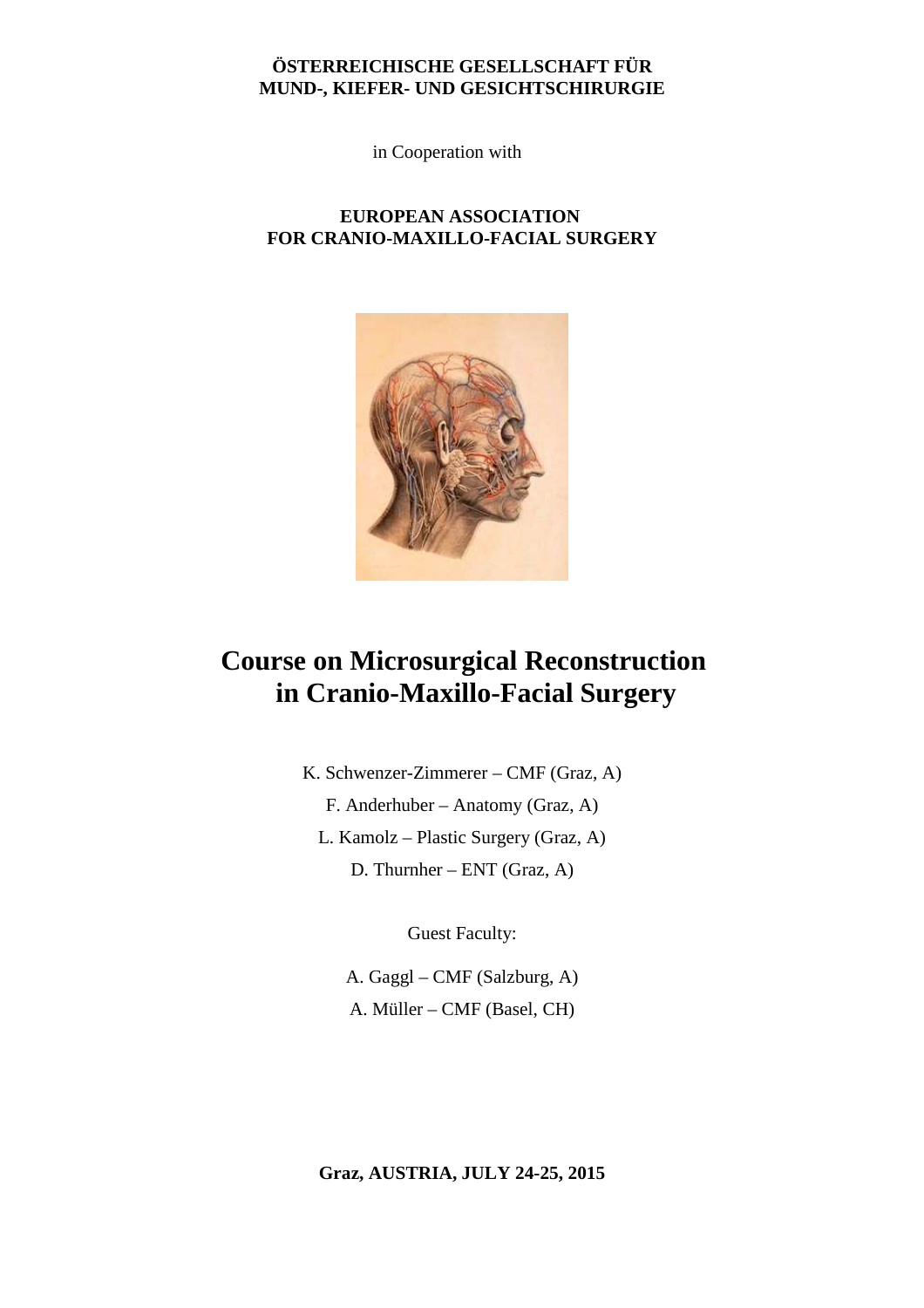# **FINAL PROGRAM**

The accent will be on practical cadaver dissections in the Institute of Anatomy Graz. Conditions for flap raising and dissection will be similar to those of the living human body due to fixation technique of the cadavers by the method according to Prof. Thiel (Graz).

Theoretical lectures will be short to have time to harvest flaps and to transfer the flaps to certain defects. The transfer procedure will be of main interest.

This two-day course will stress on microsurgical flap harvesting and pedicle flaps as second line procedures.

## **Course Agenda**

#### **Friday, July 24**

| $08:00 - 09:00$          | Registration<br>Welcome Reception (Institute of Anatomy Graz) |                                                    |
|--------------------------|---------------------------------------------------------------|----------------------------------------------------|
| $09:00 - 09:30$          | <b>Anatomical Introduction</b>                                | Univ.-Prof. Dr. Anderhuber                         |
| $09:30 - 11:00$          | 1st Cadaver Dissection Workshop<br><b>Radialis flap</b>       | Univ.-Prof. Dr. Thurnher and Faculty               |
| $11:00 - 12:30$          | 2nd Cadaver Dissection Workshop<br>Iliac crest flap           | Dr. Pau and Faculty                                |
| $12:30 - 13:30$          | Lunch break                                                   |                                                    |
| $13:30 - 15:00$          | 3rd Cadaver Dissection Workshop<br><b>Fibula</b> flap         | Univ.-Prof. DDr. Schwenzer-Zimmerer<br>and Faculty |
| $15:00 - 17:00$          | Scapula / Latissimus dorsi flap                               | Priv. Doz. DDr. Feichtinger                        |
| 19:00                    | <b>Course Dinner</b>                                          | and Faculty                                        |
| <b>Saturday, July 25</b> |                                                               |                                                    |
| $09:30 - 12:30$          | 4th Cadaver Dissection Workshop                               |                                                    |
|                          | Anterolateral thigh (ALT) flap<br>Lateral upper arm flap      | Univ.-Prof. Dr. Kamolz<br>and Faculty              |
| $12:30 - 13:30$          | Lunch break                                                   |                                                    |
| $13:30 - 15:00$          | 5th Cadaver Dissection Workshop<br><b>Femur</b> flap          | Univ.-Prof. DDr. Gaggl and Faculty                 |
| $15:00 - 17:00$          | <b>Free Dissections Exercises</b>                             |                                                    |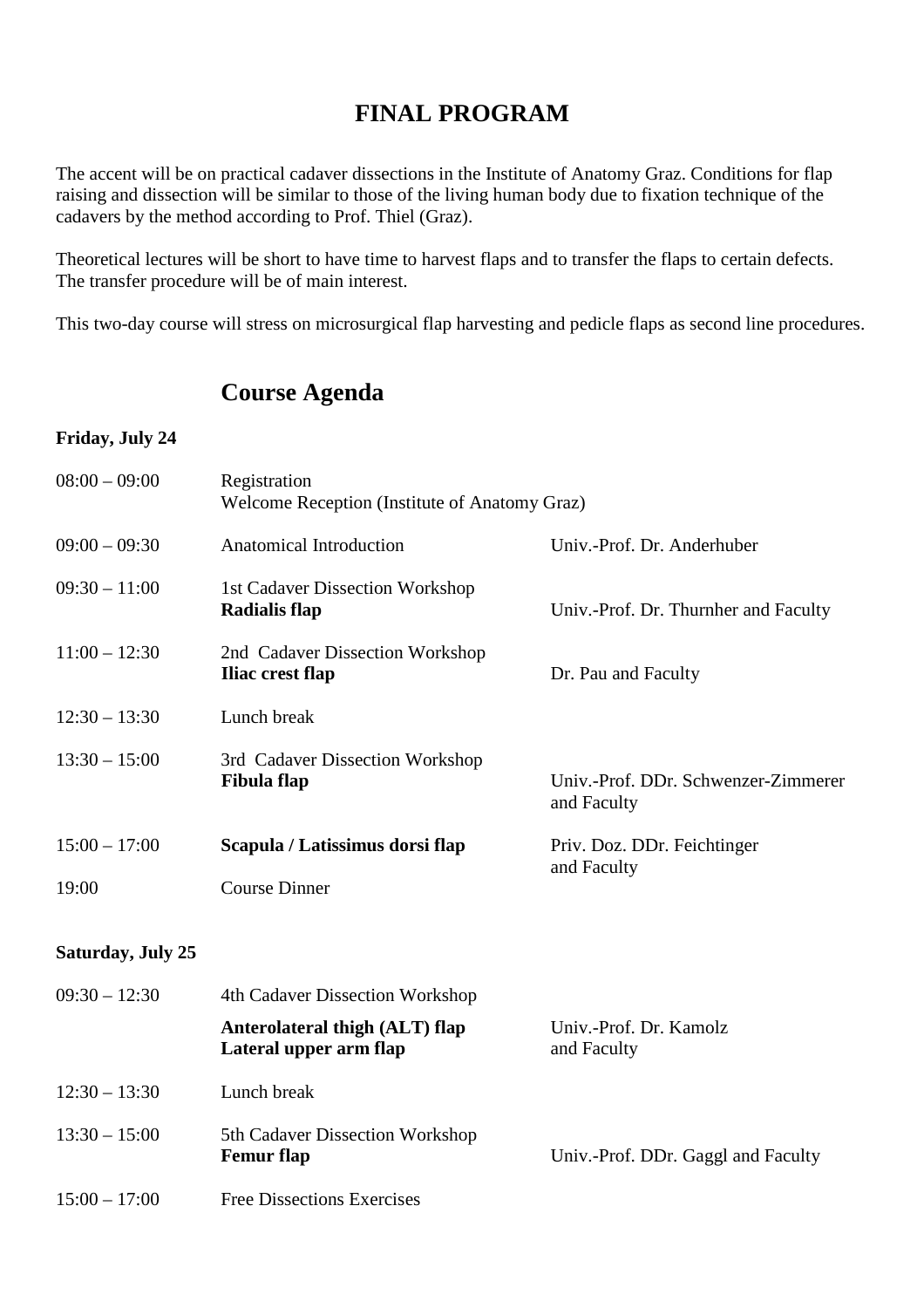# **GENERAL INFORMATION**

#### **Registration:**

Send the registration card till  $26<sup>th</sup>$  June 2015

(Limited number of 30 participants) to:

Univ.-Prof. DDr. K. Schwenzer-Zimmerer

Auenbruggerplatz 5

A-8036 GRAZ/AUSTRIA

#### **Organization:**

Sekretariat: Frau Evelyn Hauser Tel: 0043 (0) 316 385 83500 Fax: 0043 (0) 316 385 12014 e-Mail: evelyn.hauser@klinikum-graz.at

#### **Under the patronage of:**

Austrian Association of Oral and Maxillo-Facial-Surgery European Association Cranio-Maxillo-Facial-Surgery

#### **Course venue:**

 Institute of Anatomy Harrachgasse 21 A-8010 Graz, Austria

## **The registration fee:**

 **€ 800,--** 

Payment modalities:

Remittance to our bank account with the Raiffeisen Bank

IBAN: AT48 3800 0000 0876 7022, BIC: RZSTAT2G

"Microsurgical Reconstruction CMFS 2015 Graz"

#### **Course language: English**

#### **Hotel reservation**

see Hotel list of Graz,

please do your own reservation

https://www.graztourismus.at/kongress/en/course-on-microsurgical-reconstruction-in-craniomaxillo-facial-surgery\_kongressformular-5098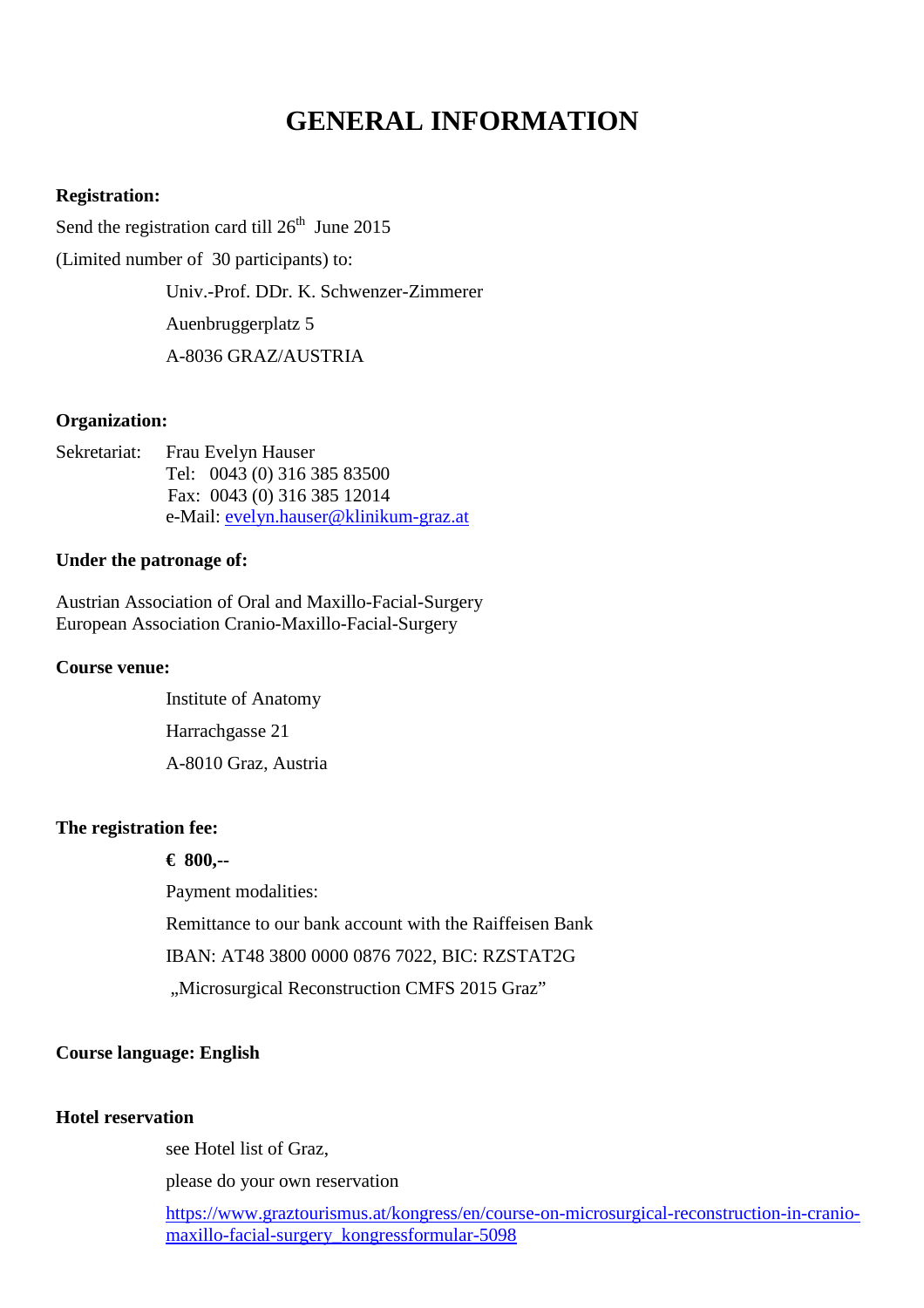## **COURSE ON MICROSURGICAL RECONSTRUCTION** IN CRANIO-MAXILLO-FACIAL-SURGERY Graz, July 24-25, 2015

## **REGISTRATION**

| $\Box$ Participant |  |
|--------------------|--|
|                    |  |
|                    |  |

## Univ.-Prof. DDr. K. Schwenzer-Zimmerer

Department of Cranio Maxillofacial Surgery

Auenbruggerplatz 5 **A-8036 Graz** 

Phone: 0043 (0)316/385/83500 0043 (0)316/385/12014 **Fax: AUSTRIA**